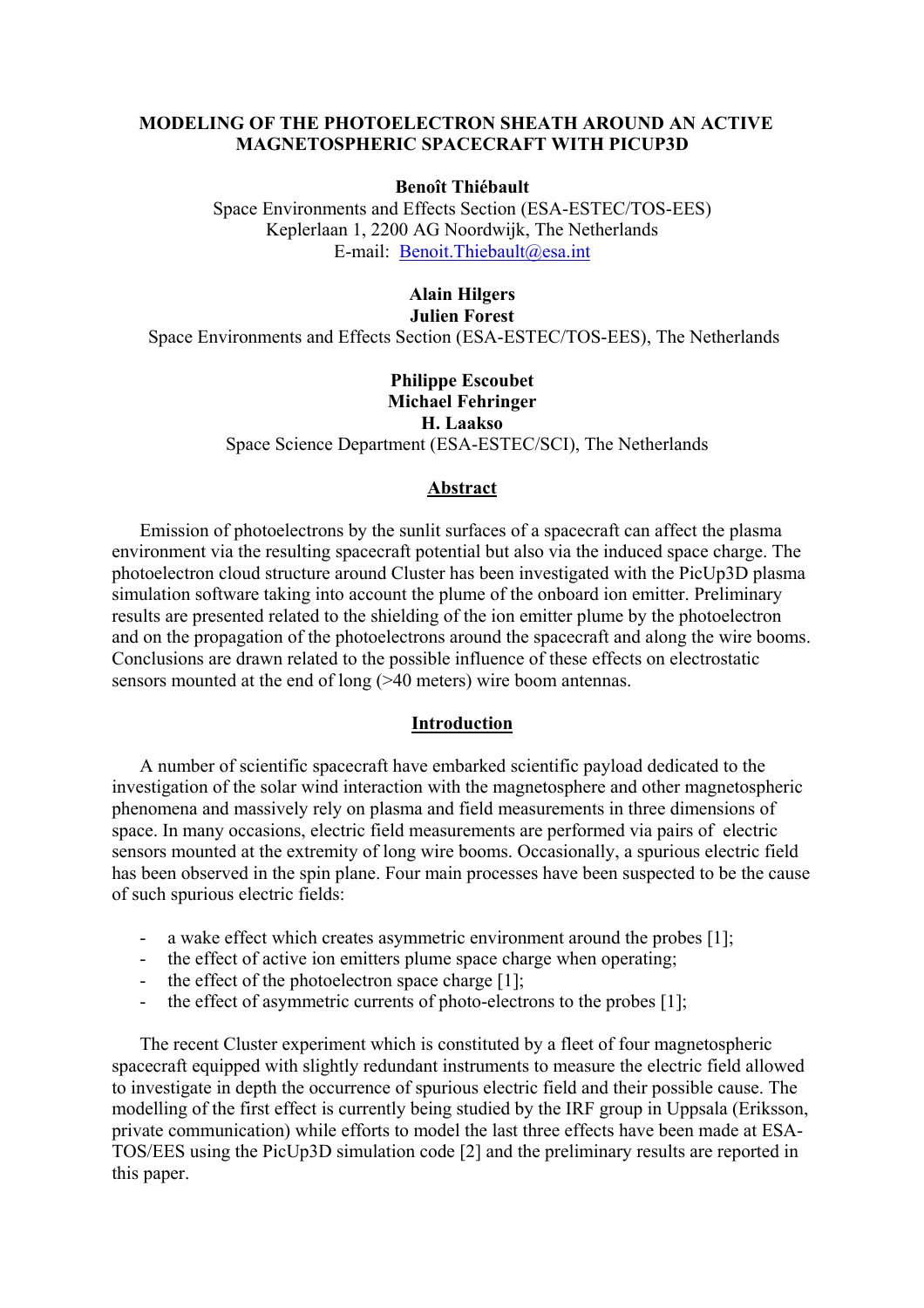## **Spacecraft and environment characteristics**

Each spacecraft of the Cluster mission is approximately a cylinder with height 1.2 m and diameter 3 m. The booms in the spine plane are about 42 meters long with electrostatic sensors at the extremities opposite to the spacecraft. The wire booms thickness is of the order of 1 mm. An ion emitter called ASPOC is mounted on near the edge of the top side of the spacecraft. It is used to reduce the floating potential of the satellite, which can otherwise reach up to 40 V in the magnetospheric lobes.



**Figure 1. Artist's view of the Cluster satellite** 

# **Electrostatic and plasma environment**

The Cluster satellite crosses different plasma regions along its orbit with very diverse plasma conditions. It was reported that the spurious electric field was mainly observed in the magnetospheric lobes were the plasma temperature is about 100 eV and the density as low as 0.1 particle cm<sup>-3</sup> which implies a Debye length is about 235 m. With such plasma conditions and due to the photo-electron emission, the spacecraft potential is typically of about 40 Volts when the ion emitter is off and about 7 Volts positive when the ion emitter is on. The photoelectron emission current density at saturation has been measured and is of about 50  $\mu$ A m-<sup>2</sup>.

# **Simulation parameters and constraints**

The code used in this study is PicUp3D [2]. It is a simulation software designed to model spacecraft plasma interactions. It is developed with an open source approach, written in Java programming language and is freely available on the web. The algorithms are based on a 3D Particle-In-Cell (PIC) kinetic description of ions and electrons to simulate plasma dynamics.

The size of the simulation box is driven by the need to include the spacecraft and the antenna and its sheath (typically a few Debye length), which is expected to be even more extended along the ion beam. Therefore, a very large computation box is required. For this study simulation box with a size  $L_{box}$  varying between 120 m and 450 m has been used. Since PicUp3D algorithms are based on a rectangular mesh the use of such box sizes together with the memory limitation implies a rather low spatial resolution. Typical values of the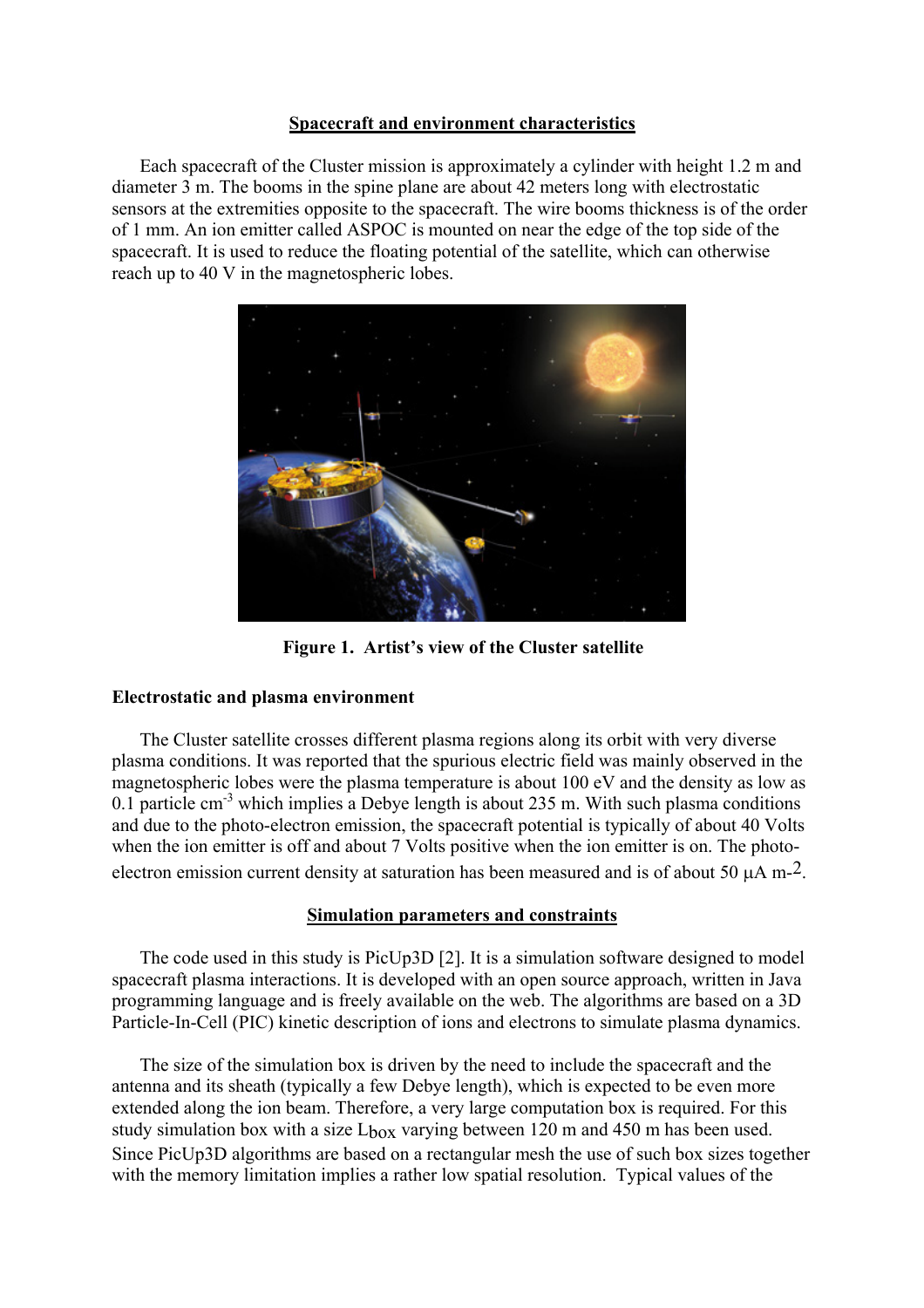spatial resolution were of the order of 1 meter allowing the number of computation node to be between 80x80x80 and 150x150x150. Therefore the spacecraft geometry could not be very accurately described, and especially the booms, nor the electric field very close to the surfaces.

Furthermore, a very accurate potential description was required  $(\pm 0.1 \text{ V})$  to match the observed level of the spurious electric field. Therefore, a high number of macro particles was used (typically  $5.10<sup>6</sup>$ ) to achieve a good statistical description and averaging over many plasma periods was necessary.

A small time step, dt, had to be used to accurately compute the particles trajectory (dt <  $0.1*1/\omega_{\text{pe}}$ , where  $\omega_{\text{pe}}$  is the plasma frequency) and the time of computation to reach the equilibrium was very long ( $\sim 100 * 1/\omega_{\text{pe}}$ ).

All these constraints lead to highly demanding simulations in term of computing resources. They also have an impact on the accuracy of the results and doubts could be raised on the relevancy of the results in the most extreme situations. Therefore, the approach used in this study was to perform a series of simulations corresponding to increasing complexity in term of the constraints put on the simulation. Typically, one performed a series of three simulations with increasing Debye length. Only the last one corresponds to the relevant environment where the spurious electric field is observed, however, the reality of the phenomena can be checked with the two first simulations for which the confidence of the results is higher. The simulation parameters are shown in Table 1 below.

### **Simulation parameters**

| Simulation | $n_{0}$ (cm <sup>-3</sup> ) | $T_0$ (eV) | $\lambda$ D $(m)$ |
|------------|-----------------------------|------------|-------------------|
| Case 1     |                             |            | 7.43              |
| Case 2     |                             |            | 23.5              |
| Case 3     | U.I                         | 100        | 235.              |

**Table 1. Simulation parameters for 3 cases corresponding to increasing Debye length.** 

Where n<sub>0</sub> is the plasma density,  $T_0$  the temperature and  $\lambda_D$  the Debye length. The ion emitter was simulated only through its ion space charge that was assumed constant and only depending on the ion emitter current, IASPOC. For all simulations the following parameters to describe the ion emitter plume and the photo-electron current were used.

> $T_{\text{pe}}$  = 2.5 eV (photo-electron temperature)  $J_{\text{pe}}$  = 50  $\mu$ A/m<sup>2</sup> (photo-electron current density at saturation)  $I_{\text{ASPOC}} = 10 \mu\text{A}$  (Ion emitter current)  $EASPOC = 10$  keV (Energy of emitted ions)

Furthermore, the simulations were performed in all cases once with the wire booms and another time without the wire booms.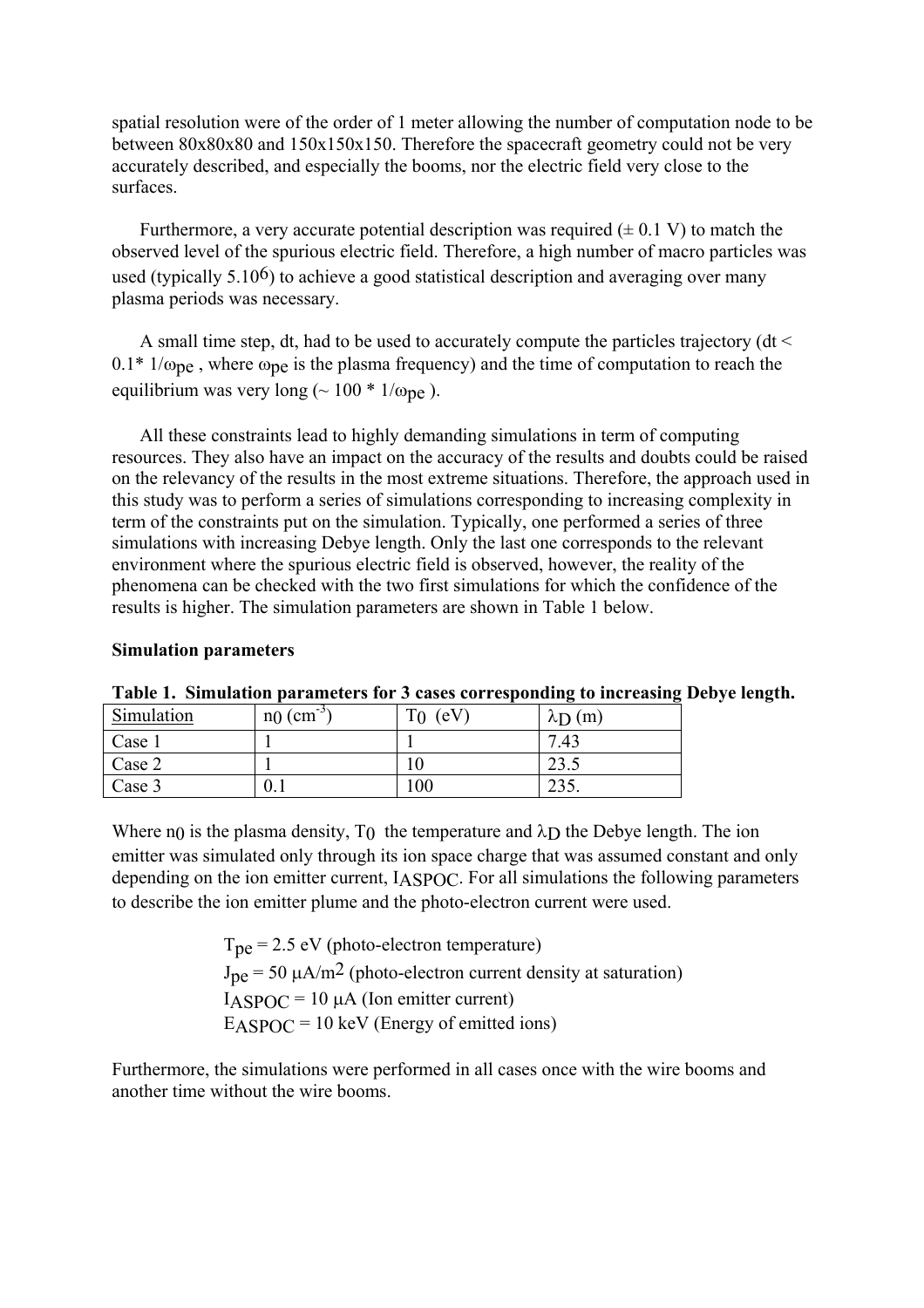### **Simulation results**

#### **Ion beam shielding**

Figure. 2 shows a meridian cut of the potential in the simulation cases 2 and 3 without wire booms. The effect of the ion beam space charge is clearly seen along the Z axis (perpendicular to the sun and to the spine plane). However, it can be seen that it is very efficiently shielded by the ambient plasma electrons and the photoelectrons in direction perpendicular to the Z axis.



**Figure 2. Case 2 (left) and case 3 (right) potential maps. The sunlight comes from the left** 

The positive potential typically vanishes within about 20 meters from the Z axis. Therefore, the possible influence of the ion space charge on the electrostatic probes located 40 meters apart from the spacecraft can be ruled out.

#### **Photoelectron space charge**

A set of photo-electron trajectories shown in Figure 3 below in a case without wire booms illustrates how the photo-electron are shielding the ion space charge. Furthermore, a significant amount of photo-electrons propagates relatively easily very far from the spacecraft. The photo-electron density is shown on the right panel of Figure 3. This photoelectron behaviour explains why instead of a positive potential one rather observes a negative potential beyond 20 meters across the ion beam. It results a negative potential barrier as shown in the potential profile along the X axis drawn on Figure 4. The reality of such barriers is discussed elsewhere in this conference [3]. The value of the photo-electron induced potential disturbance is relatively high (slightly less than 0.01 V) but marginal compared to the magnitude required to induce the observed spurious electric field. Furthermore, it must be noted that in absence of wire booms, the PicUp3D simulations predict a rather symmetric photo-electron cloud beyond a few meshes from the spacecraft surfaces. However, this aspect must be taken with caution since it may be an artefact due to the poor resolution near the spacecraft surface.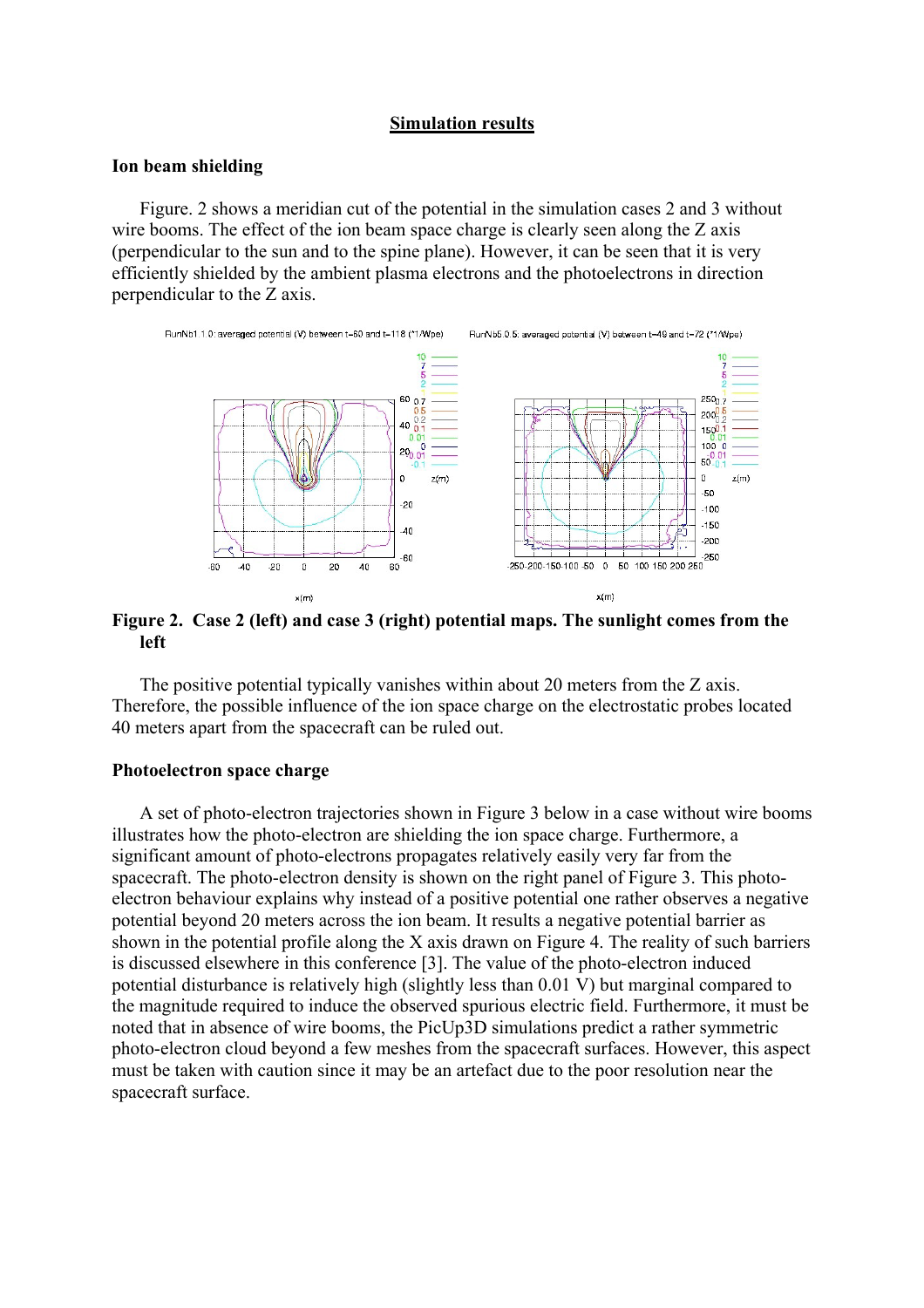RunNb1.1.0: averaged density of photoelectrons (part/cc) between t=60 and t=118 (\*1/Wpe)



**Figure 3. Set of photoelectron trajectories around the spacecraft and the ion emitter plume (left panel) and corresponding density contours in Z\*X plane (right panel).The sunlight comes from the negative X values.** 



#### **Figure 4. Case 2 potential cut along the sunlight axis. The sunlight comes from the left**

#### **Asymmetric photoelectron cloud and possible influence of the booms**

The photoelectron density dominates over the ambient plasma density up to a factor 60 near the sunlit surfaces. However, at the electrostatic probe position, the photoelectron density is negligible with respect to the ambient density and should not in this case directly induce an asymmetry of the measurements.

The simulations performed while taking into account the wire booms provide a completely different picture. The density of photo-electrons and the corresponding potential distribution when booms potential is taken into account are shown in Figure 5. As shown on the density map, the positive boom may guide photo-electrons very efficiently toward the end of it. In absence of any active potential barrier, the density at the electrostatic probe would be dominating over the ambient plasma. Furthermore, the density is this time asymmetric, more photo-electrons propagating in the sunward direction than in the anti-sunward one. However,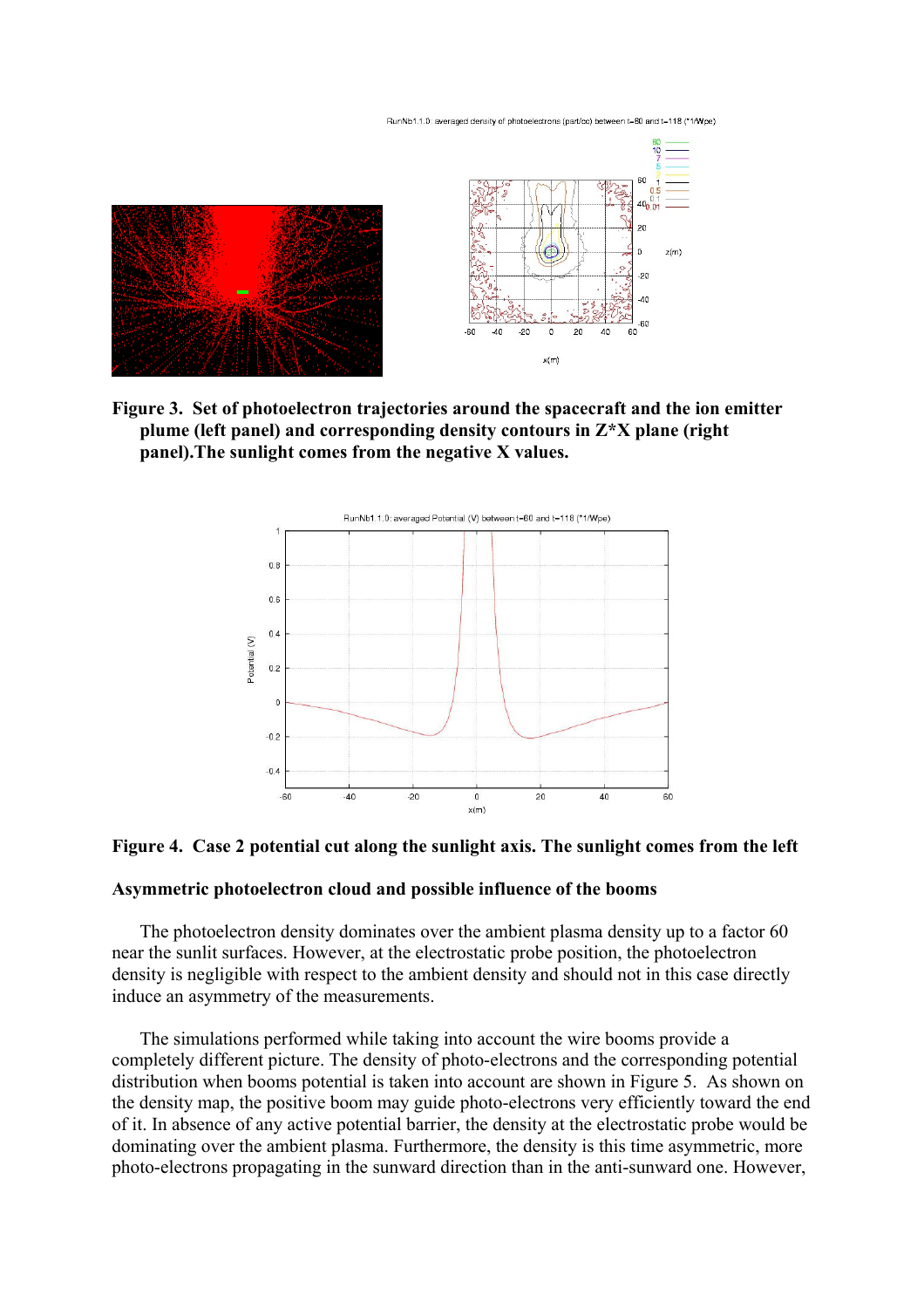in reality there are small a few centimeters segments of the boom biased at a negative potential which may repel the photo-electrons. Unfortunately, the resolution accessible on current standard computing machines with PicUp3D does not allow testing properly the efficiency of these guards.



**Figure 5. Case 2 photoelectron density map (left) and potential map (right) in a simulation taking the wire booms into account. The sunlight comes from the left** 

### **Conclusion**

A full 3D modelling of the electrostatic sheath of a magnetospheric spacecraft equipped with an ion emitter has been attempted in plasma regions where the Debye length is very large compared to the spacecraft hub dimension. Although the quantitative output suffers from a strong uncertainty related to the coarse meshing, these preliminary results give evidence of complicated sheath structures influenced by the following factors:

- Ion beam space charge (but not beyond a few meters across the beam).
- Photo-electrons (evidence of negative potential barrier and long ranging influence, i.e., up to 40 meters away from the spacecraft hub).
- Wire booms (guide photo-electrons to very long distance with sun/shade asymmetry).

The photoelectron cloud has been identified as a potential problem that may induce spurious electric field due to an asymmetric guiding along the booms. However, a quantitative prediction of the spurious electric field requires much more detailed geometric description of objects (booms, guards detectors and sources). This would be possible only with the use of meshing techniques, which may cope with ratio of size varying from 1 mm for accurate modeling of the wire booms to hundred meters (boom length), which is the size of the sheath.

### **Acknowledgments**

This study has been performed in the frame of the Spacecraft Plasma Interaction Network in Europe (SPINE) activities (cf. www.spis.org). We acknowledge useful discussions with the participants of the  $5<sup>th</sup>$  SPINE workshop and especially of the working group on sheath modelling lead by H. Laakso and the working group on active plasma source lead by E. Gengembre.